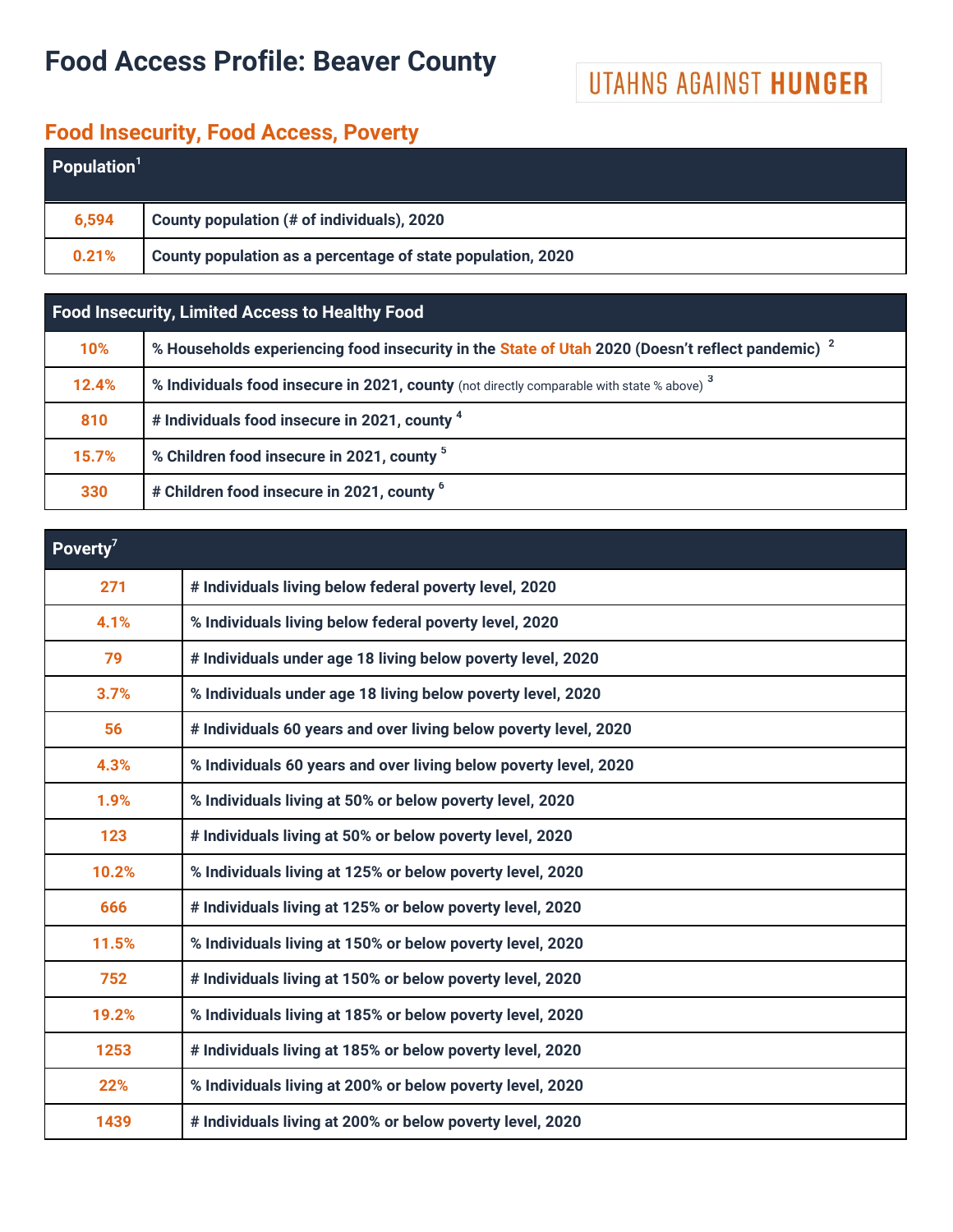| School Aged Children in Poverty by District <sup>8</sup> |      |  |  |
|----------------------------------------------------------|------|--|--|
| <b>Beaver</b>                                            | 3.5% |  |  |

| Poverty Rate by Race/Ethnicity <sup>9</sup> |                                                               |                                                                |                                     |                                                                                |                          |                      |
|---------------------------------------------|---------------------------------------------------------------|----------------------------------------------------------------|-------------------------------------|--------------------------------------------------------------------------------|--------------------------|----------------------|
| <b>White alone</b>                          | <b>Black or</b><br><b>African</b><br><b>American</b><br>alone | <b>American</b><br>Indian and<br><b>Alaska Native</b><br>alone | Asian alone                         | <b>Native</b><br><b>Hawaiian and</b><br><b>Other Pacific</b><br>Islander alone | Some other<br>race alone | Two or more<br>races |
| 3.1%                                        | N/A                                                           | N/A                                                            | N/A                                 | N/A                                                                            | N/A                      | N/A                  |
| Hispanic or Latino origin (of any race)     |                                                               |                                                                | White alone, not Hispanic or Latino |                                                                                |                          |                      |
| 12.5%                                       |                                                               |                                                                |                                     | 3.1%                                                                           |                          |                      |

| <b>Economic Status, Financial Insecurity</b> |                                                                                |  |  |  |
|----------------------------------------------|--------------------------------------------------------------------------------|--|--|--|
| \$66,705                                     | Area median household income 2020 <sup>10</sup>                                |  |  |  |
| \$65,769                                     | Annual family budget needed for modest living, 2 adults, 1 child <sup>11</sup> |  |  |  |
| \$81,196                                     | Annual family budget needed for modest living, 2 adults, 2 child <sup>12</sup> |  |  |  |
| 2.0%                                         | Unemployment rate, State of Utah March 2022 <sup>13</sup>                      |  |  |  |
| 3.0%                                         | Unemployment rate, county March 2021 <sup>14</sup>                             |  |  |  |
| 2.2%                                         | Unemployment rate, county March 2022 <sup>15</sup>                             |  |  |  |
| $-0.8%$                                      | Change in unemployment rate, county March 2021 to March 2022 <sup>16</sup>     |  |  |  |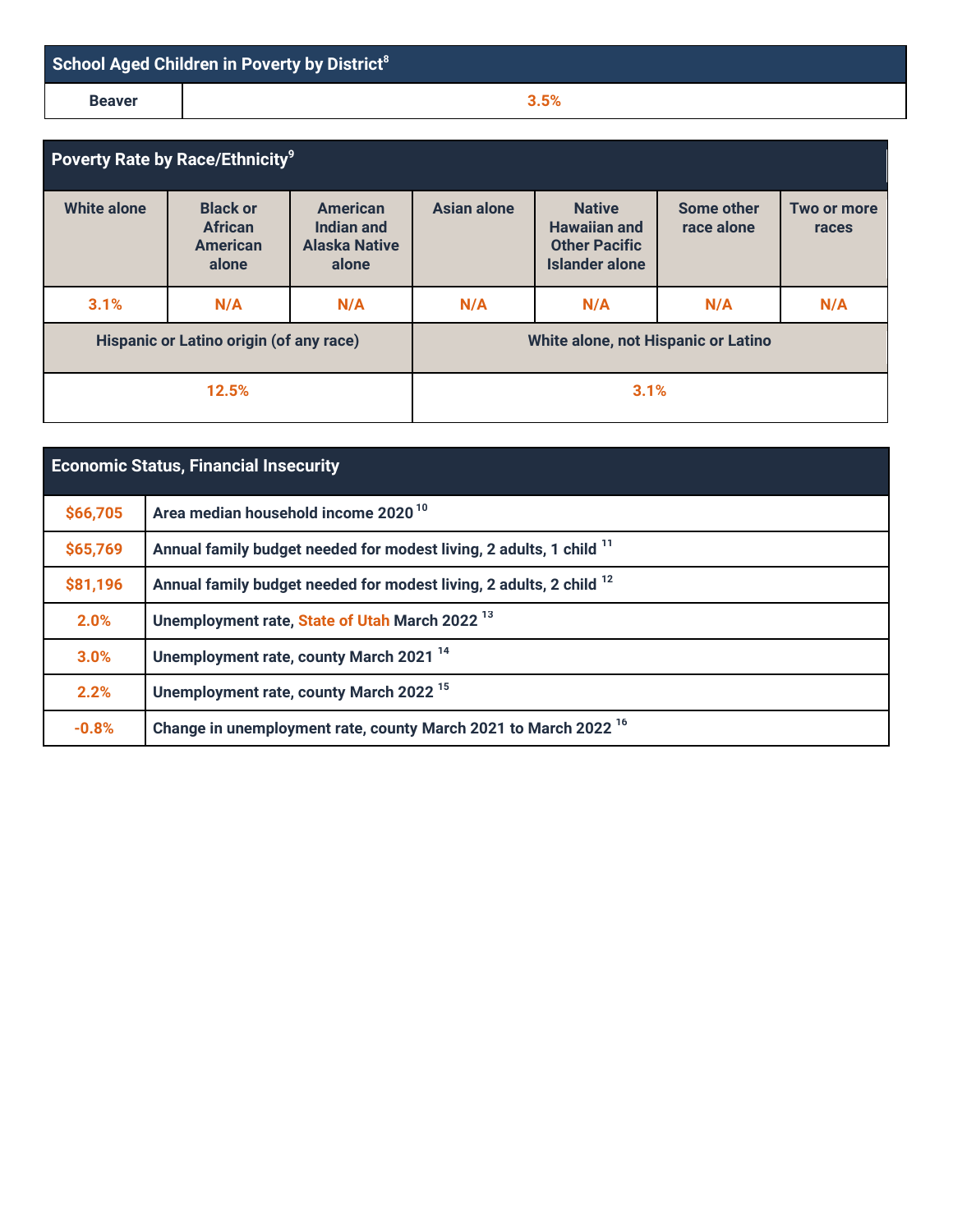## **Supplemental Nutrition Assistance Program (SNAP)**

| <b>SNAP Participation</b> |                                                                                                                                                                                             |
|---------------------------|---------------------------------------------------------------------------------------------------------------------------------------------------------------------------------------------|
| 202                       | # SNAP households, 2022 <sup>17</sup>                                                                                                                                                       |
| 500                       | # SNAP individuals, 2022 <sup>18</sup>                                                                                                                                                      |
| 7.6%                      | % County population participating in SNAP, 2022 <sup>19</sup>                                                                                                                               |
| 202                       | # Average monthly SNAP households, SFY 2021 <sup>20</sup>                                                                                                                                   |
| $+1$                      | Change in number of SNAP households, SFY 2020 to SFY 2021 <sup>21</sup>                                                                                                                     |
| 30.4%                     | Program Access Index 2020: Average monthly number of SNAP participants in county compared with<br>estimated number of people with incomes below 125% of poverty level in 2021 <sup>22</sup> |
| 78,938                    | Estimated # low-income individuals NOT enrolled in SNAP, 2021 <sup>23</sup>                                                                                                                 |
| \$260                     | Monthly average SNAP benefits issued (\$) to Utah residents, SFY 2022 <sup>24</sup>                                                                                                         |

| SNAP Participant Demographics, April 2022 <sup>25</sup> |                                      |                                |                                            |                                                       |                                                  |  |
|---------------------------------------------------------|--------------------------------------|--------------------------------|--------------------------------------------|-------------------------------------------------------|--------------------------------------------------|--|
| % Individuals<br>under 18,                              | % Individuals<br>w/disability,       | % Individuals<br>60 and older, | % Households with<br>individuals under 18, | % Households with<br>individuals with a<br>disability | % Households with<br>individuals 60 and<br>older |  |
| 46.6%                                                   | 14.48%                               | 10%                            | 40.94%                                     | 29.58%                                                | 20%                                              |  |
| 30.1%                                                   | % Households headed by single parent |                                |                                            |                                                       |                                                  |  |

| Race/Ethnicity of SNAP Households, 5 Year Average 2016-2020 for Beaver County <sup>26</sup> |                                                       |                                                           |               |                                                                           |                            |                        |
|---------------------------------------------------------------------------------------------|-------------------------------------------------------|-----------------------------------------------------------|---------------|---------------------------------------------------------------------------|----------------------------|------------------------|
| % White alone                                                                               | % Black or<br><b>African</b><br><b>American alone</b> | % American<br>Indian and<br><b>Alaska Native</b><br>alone | % Asian alone | % Native<br><b>Hawaiian and</b><br><b>Other Pacific</b><br>Islander alone | % Some other<br>race alone | % Two or more<br>races |
| 90.6%                                                                                       | N/A                                                   | N/A                                                       | N/A           | N/A                                                                       | N/A                        | N/A                    |
| % Hispanic or Latino origin (of any race)                                                   |                                                       | % White alone, not Hispanic or Latino                     |               |                                                                           |                            |                        |
| 12.5%                                                                                       |                                                       |                                                           | 87.5%         |                                                                           |                            |                        |

| Work Status of Families Participating in SNAP, County, 5 Year Average 2016-2020 <sup>27</sup> |                              |                                       |  |  |  |
|-----------------------------------------------------------------------------------------------|------------------------------|---------------------------------------|--|--|--|
| % No workers in past 12 months                                                                | % 1 worker in past 12 months | % 2 or more workers in past 12 months |  |  |  |
| 12.9%<br>67.7%                                                                                |                              | 19.4%                                 |  |  |  |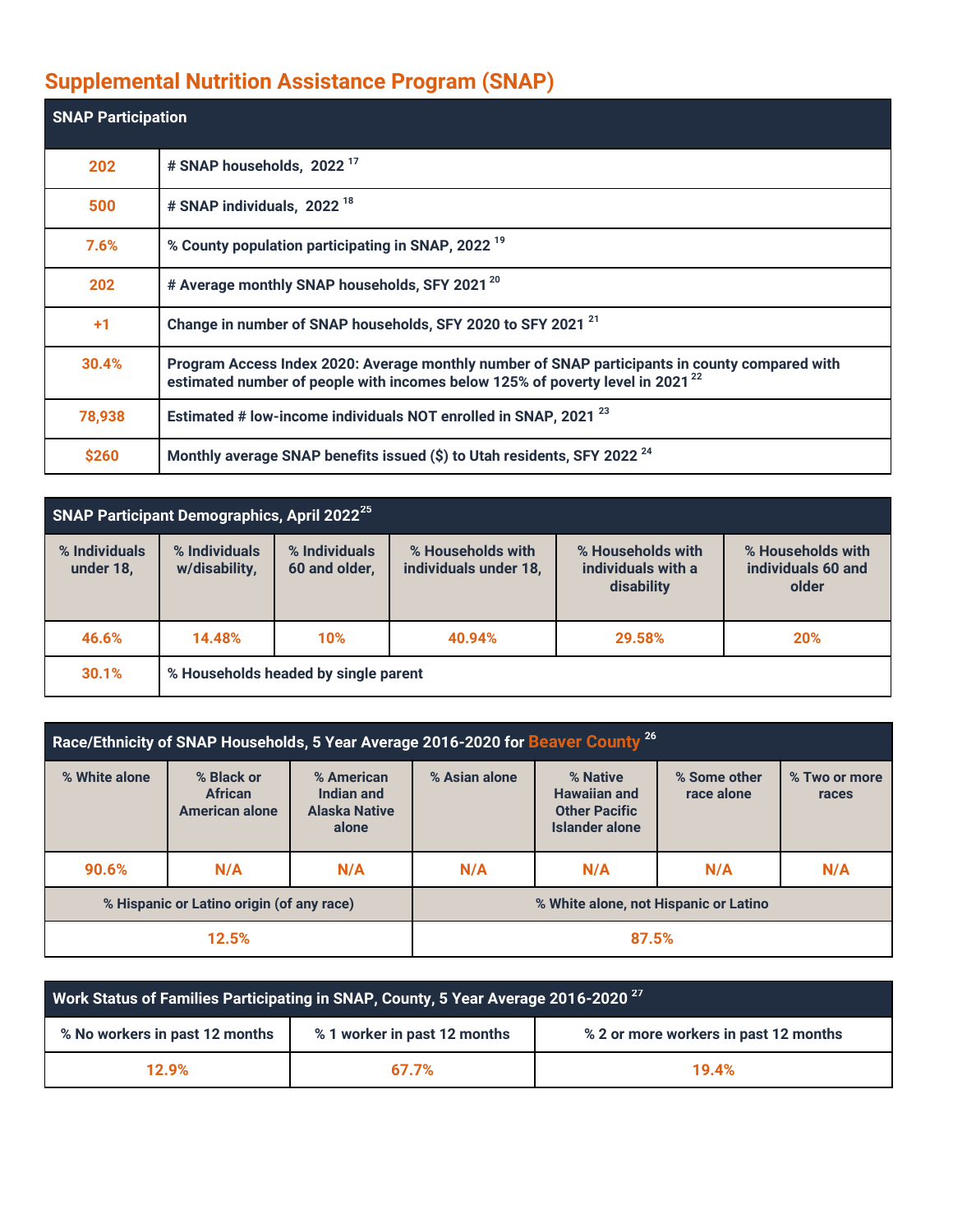## **Child Nutrition Programs <b>Beaver** County

| National School Lunch Program (NSLP) <sup>28</sup> |                                                            |                                                                |  |  |
|----------------------------------------------------|------------------------------------------------------------|----------------------------------------------------------------|--|--|
| <b>School district</b>                             | # Participating schools/sites<br>(public school districts) | % Students eligible for free & reduced price meals Oct<br>2021 |  |  |
| <b>Beaver</b>                                      | 6                                                          | 38.51%                                                         |  |  |

| School Breakfast Program (SBP) <sup>29</sup> |                                  |  |  |
|----------------------------------------------|----------------------------------|--|--|
| <b>School district</b>                       | # Participating Schools (public) |  |  |
| <b>Beaver</b>                                |                                  |  |  |

| <b>Summer Nutrition Programs 30</b> |                                                    |
|-------------------------------------|----------------------------------------------------|
|                                     | Number of summer food sites in county, summer 2021 |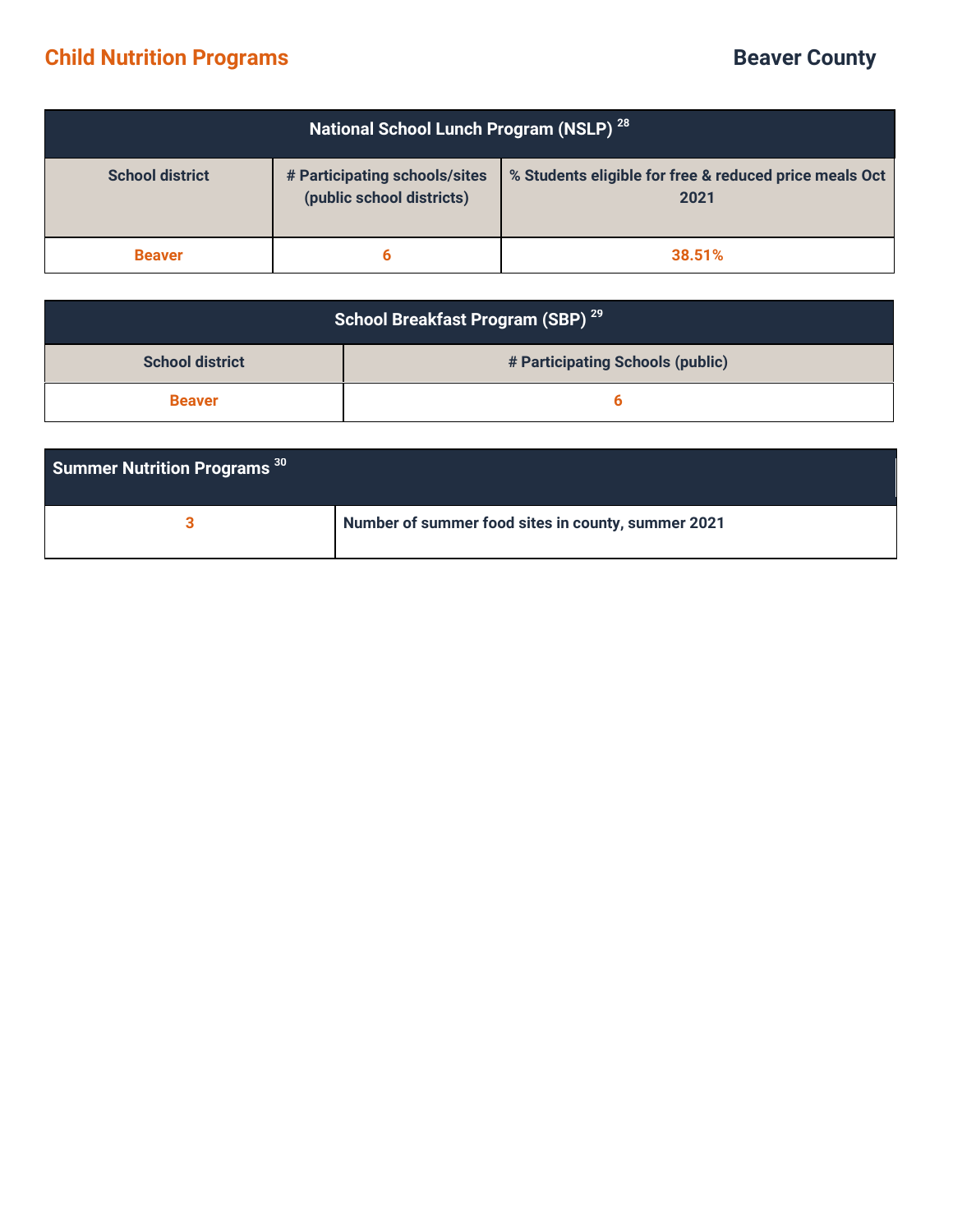# **Utah Women, Infants, and Children (WIC) Program**

| <b>WIC Participation <math>31</math></b>   |                                                                 |                                        |                                         |                                             |
|--------------------------------------------|-----------------------------------------------------------------|----------------------------------------|-----------------------------------------|---------------------------------------------|
|                                            | <b>Total women</b><br>September 2021                            | <b>Total infants</b><br>September 2021 | <b>Total children</b><br>September 2021 | <b>Total participants</b><br>September 2021 |
| <b>Southwest Health</b><br><b>District</b> | 1,249                                                           | 1,350                                  | 1,487                                   | 4,086                                       |
| 2,904                                      | Total participants, local health district, September 2018       |                                        |                                         |                                             |
| $+40%$                                     | Change in total participation, September 2018 to September 2021 |                                        |                                         |                                             |

## **Senior Meals Programs**

| Senior Meals <sup>32</sup> |                                                 |  |
|----------------------------|-------------------------------------------------|--|
| <b>Five County AAA</b>     |                                                 |  |
| 2,617                      | <b>Individuals -- Home Delivered Meals FY21</b> |  |
| 196,805                    | <b>Total Meals -- Home Delivered Meals FY21</b> |  |
| 1,079                      | <b>Individuals -- Congregate Meals FY21</b>     |  |
| 13,987                     | <b>Total Meals -- Congregate Meals FY21</b>     |  |